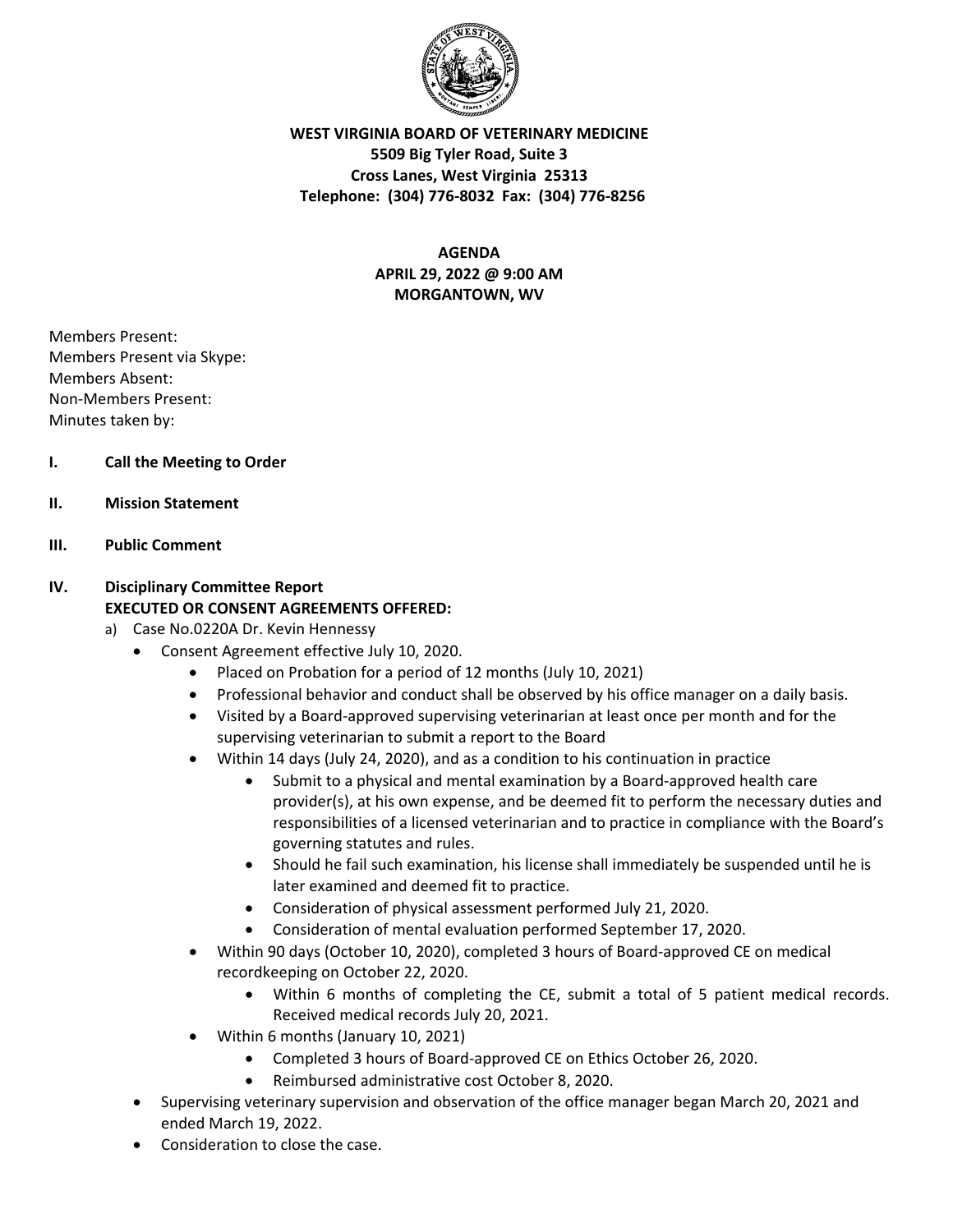- b) Case No.0220B Dr. Kevin Hennessy
	- Consent Agreement effective July 10, 2020.
		- Placed on Probation for a period of 12 months (July 10, 2021)
		- Professional behavior and conduct shall be observed by his office manager on a daily basis.
		- Visited by a Board‐approved supervising veterinarian at least once per month and for the supervising veterinarian to submit a report to the Board
		- Within 14 days (July 24, 2020), and as a condition to his continuation in practice
			- Submit to a physical and mental examination by a Board-approved health care provider(s), at his own expense, and be deemed fit to perform the necessary duties and responsibilities of a licensed veterinarian and to practice in compliance with the Board's governing statutes and rules.
			- Should he fail such examination, his license shall immediately be suspended until he is later examined and deemed fit to practice.
			- Consideration of physical assessment performed July 21, 2020.
			- Consideration of mental evaluation performed September 17, 2020.
		- Within 90 days (October 10, 2020), completed 3 hours of Board‐approved CE on medical recordkeeping October 22, 2020.
			- Within 6 months of completing the CE, submit a total of 5 patient medical records. Received medical records July 20, 2021.
		- Within 6 months (January 10, 2021)
			- Completed 3 hours of Board‐approved CE on Ethics October 26, 2020.
			- Reimbursed administrative cost October 8, 2020.
	- Supervising veterinary supervision and observation of the office manager began March 20, 2021 and ended March 19, 2022.
	- Consideration to close the case.
- c) Case No.0121A Gary Brown (Original complaint received 1/20/21 18 months 7/20/22)
	- 6‐month letter dated July 13, 2021.
	- Consent Agreement effective January 13, 2022.
		- Within 3 months of Consent Agreement (April 13, 2022)
			- Reimbursed administrative cost March 21, 2022.
			- Completed 3 hours of Board-approved CE on the subject of medical record keeping March 28, 2022.
		- Within 90 days of completed 3 hours of Board‐approved CE on the subject of medical recordkeeping, submit a total of 5 patient medical records. Received medical records April 19, 2022.
	- Consideration to close the case.
- d) Case No.0421B Todd Shockey
	- 6‐month letter dated October 6, 2021
	- Consent Agreement effective November 1, 2021
		- Within 3 months of Consent Agreement (February 1, 2022)
			- Reimbursed administrative cost December 1, 2021.
			- Completed 3 hours of Board-approved CE on the subject of medical record keeping January 4, 2022.
		- Within 90 days of completed 3 hours of Board‐approved CE on the subject of medical recordkeeping, submit a total of 5 patient medical records.
	- Consideration of submitted 5 patient medical records.
	- Consideration to close the case.
- e) Case No.0521B Cynthia Linner
	- Consent Agreement effective November 11, 2021
		- Considering the following steps taken by Dr. Linner, there will be no requirement to undertake correction action.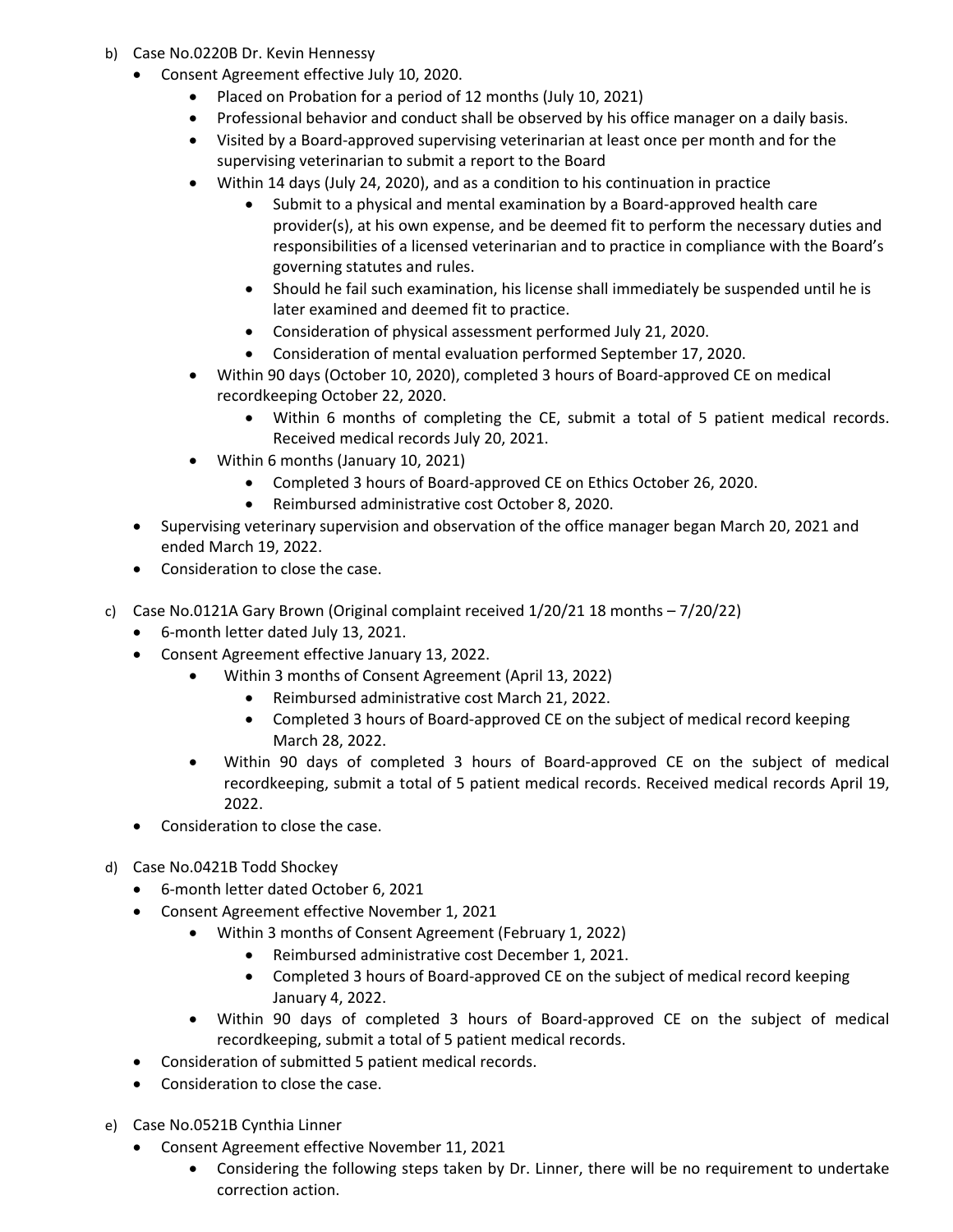- Conducted additional research into Meloxicam and contacted a pathologist's opinion
- Acknowledged that her mistake in prescribing an overdose of Meloxicam contributed to and may have caused the death of a dog.
- Reimbursed the client for the hospitalization and surgery expenses they incurred.
- Contacted the owners of other dogs on the 7.5 mg. Meloxicam tablets to make sure they were administering the medication properly.
- Within 90 days of Consent Agreement (February 11, 2022)
- Reimbursed administrative cost February 7, 2022.
- Consideration to close the case.
- f) Case No.0521D Sarah O'Donnell
	- Consent Agreement effective November 5, 2021
		- Within 3 months of Consent Agreement (February 5, 2022)
			- Reimbursed administrative cost December 27, 2021.
		- Within 6 months of Consent Agreement (May 5, 2022)
			- Completed 3 hours of Board‐approved CE on the subject of CPR March 21, 2022.
			- Completed 3 hours of Board-approved CE on the subject of medical record keeping January 6, 2022.
		- Within 90 days of completed 3 hours of Board‐approved CE on the subject of medical recordkeeping, submit a total of 5 patient medical records.
	- Consideration of submitted 5 patient medical records.
	- Consideration to close the case.
- g) Case No. BVMCE0621A Dr. Alexandro Dias
	- Consent Agreement effective July 30, 2021.
		- Within 90 days of Consent Agreement (October 30, 2021)
			- Received fine of \$100.00 July 26, 2021.
			- Reimbursed administrative cost August 23, 2021.
			- Within 6 months of Consent Agreement (January 30, 2022)
				- Completed 3.5 deficient CE during the calendar year 2021. Such hours may NOT be counted as part of the CE requirement for the year 2021.
				- In compliance with CE audit for calendar year 2022.
	- Consideration to close the case.
- h) Case No. BVMCE0621B Dr. Caitlin Cosentino
	- Consent Agreement effective July 17, 2021.
		- Within 90 days of Consent Agreement (October 17, 2021)
			- Received fine of \$100.00 July 13, 2021.
			- Reimbursed administrative cost August 31, 2021.
			- Within 6 months of Consent Agreement (January 17, 2022)
				- Completed the number and/or type of CE hours that are deficient. Such hours may NOT be counted as part of the CE requirement for the year 2021.
				- In compliance with CE audit for calendar year 2022.
	- Consideration to close the case.
- i) Case No. BVMCE0621C Karli Snyder, RVT
	- Consent Agreement signed August 31, 2021.
		- Within 90 days of Consent Agreement (November 31, 2021)
			- Received fine of \$100.00 August 30, 2021.
			- Reimbursed administrative cost October 19, 2021.
		- Within 6 months of Consent Agreement (February 28, 2022)
			- Completed the number and/or type of CE hours that are deficient September 21, 2021. Such hours may NOT be counted as part of the CE requirement for the year 2021.
			- In compliance with CE audit for calendar year 2022.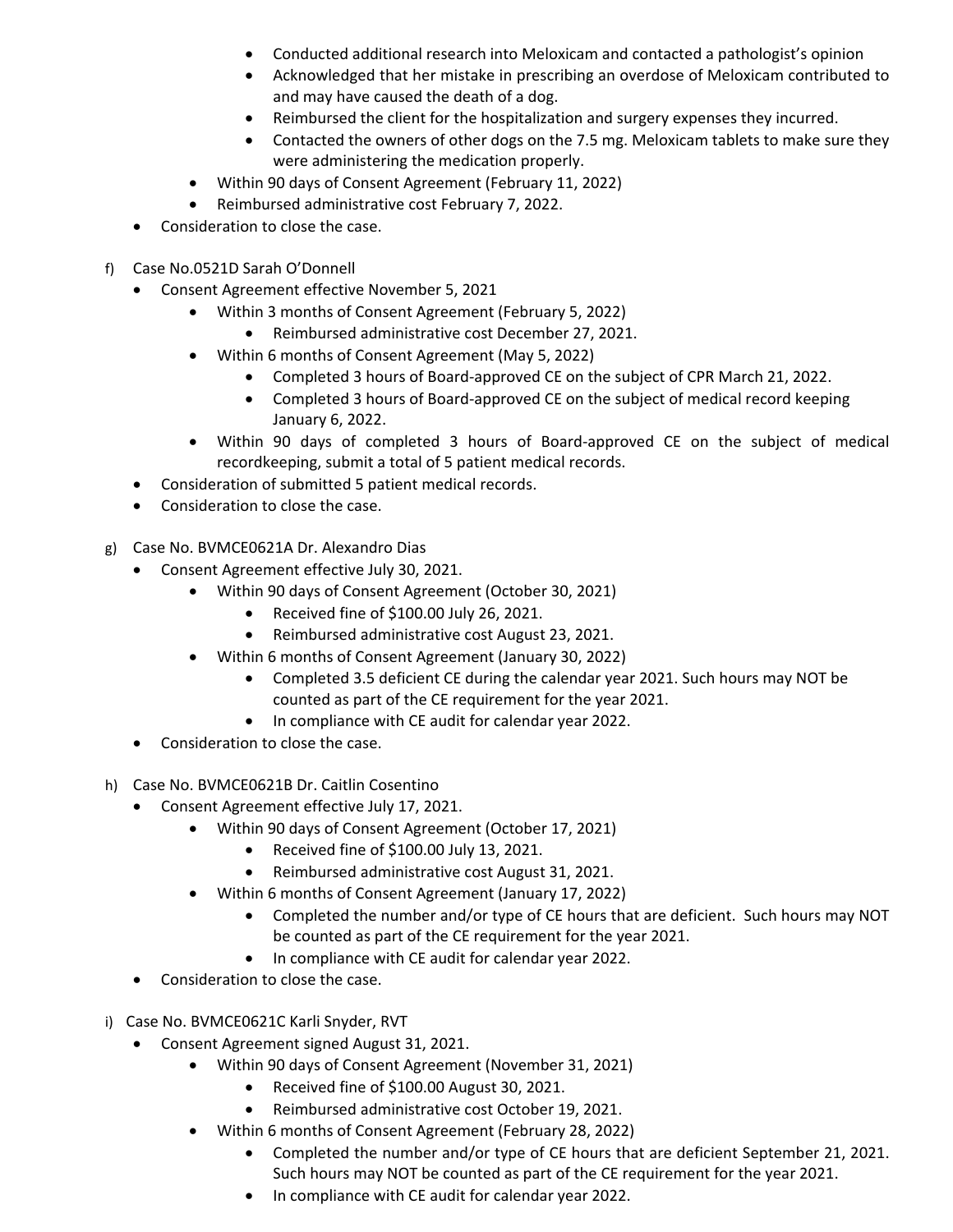- Consideration to close the case.
- j) Case No. BVMCE0621D Dr. William Selby
	- Consent Agreement effective August 30, 2021.
		- Within 90 days of Consent Agreement (November 30, 2021)
			- Received fine of \$100.00 August 18, 2021.
			- Reimbursed administrative cost December 20, 2021.
		- Within 6 months of Consent Agreement (February 28, 2022)
			- Completed the number and/or type of CE hours that are deficient. Such hours may NOT be counted as part of the CE requirement for the year 2021.
			- In compliance with CE audit for calendar year 2022.
	- Consideration to close the case.
- k) Case No. BVMCE0621E Dr. Megan Wagner
	- Consent Agreement effective August 5, 2021.
		- Within 90 days of Consent Agreement (November 5, 2021)
			- Received fine of \$100.00 August 4, 2021.
			- Reimbursed administrative cost August 26, 2021.
			- Within 6 months of Consent Agreement (February 5, 2022)
				- Completed the number and/or type of CE hours that are deficient. Such hours may NOT be counted as part of the CE requirement for the year 2021.
				- In compliance with CE audit for calendar year 2022.
	- Consideration to close the case.
- l) Case No.0821A Dr. Thomas McMahon
	- Consent Agreement effective April 1, 2022.
		- Placed on Probation for a period of 12 months (March 31, 2023)
		- Submit 4 patient medical records every month.
		- If during the probationary period, the medical records submitted continue to be insufficient, or if the Board receives 1 more complaint in which determines that probable cause exists to charge with one or more violations, the Board will consider more severe action.
		- Visited by a Board member or a person approved by the Board at least once a month, to assist with compliance with the Board's regulations.
		- Attend the Board's CE seminar on the topic of medical record keeping held on September 23, 2022.
		- Within 6 months (October 1, 2022)
			- Complete 3 hours of Board-approved CE on the subject of anesthesia.
			- Reimbursement of administrative cost.

m) Case No.0821B Dr. Thomas McMahon

- Consent Agreement effective April 1, 2022.
	- Placed on Probation for a period of 12 months (March 31, 2023)
	- Submit 4 patient medical records every month.
	- If during the probationary period, the medical records submitted continue to be insufficient, or if the Board receives 1 more complaint in which determines that probable cause exists to charge with one or more violations, the Board will consider more severe action.
	- Visited by a Board member or a person approved by the Board at least once a month, to assist with compliance with the Board's regulations.
	- Attend the Board's CE seminar on the topic of medical record keeping held on September 23, 2022.
	- Within 6 months (October 1, 2022)
		- Complete 3 hours of Board-approved CE on the subject of anesthesia.
		- Reimbursement of administrative cost.
		- $\bullet$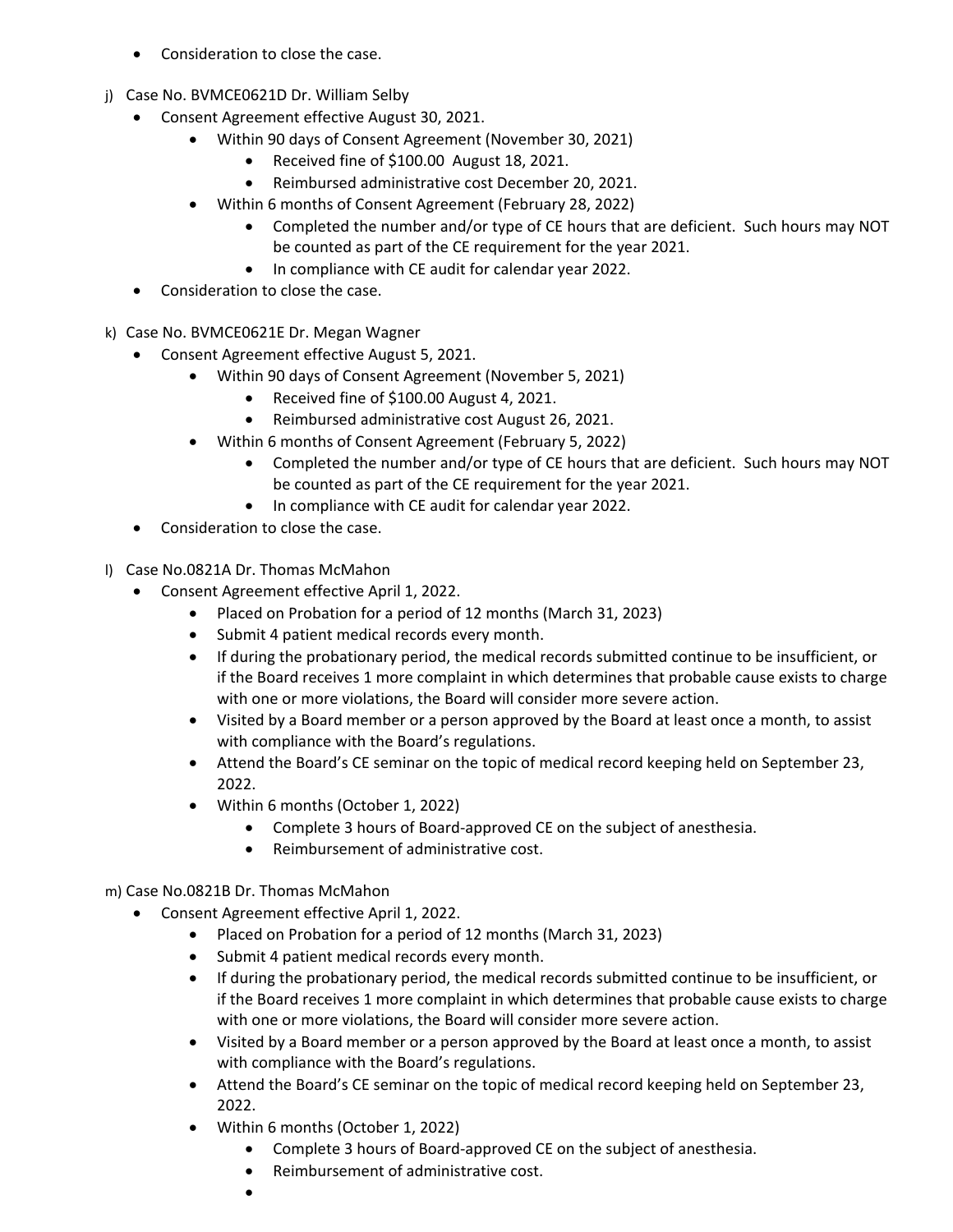- n) Case No.1021A Dr. Timothy Knotts
	- Consent Agreement effective March 22, 2022.
		- Attend the Board's CE seminar on the topic of medical record keeping held on September 23, 2022.
		- Within 3 months of Consent Agreement (September 22, 2022)
			- Reimbursement of administrative cost.
		- Within 90 days of attending the Board's CE seminar, submit a total of 5 patient medical records (November 23, 2022).
- o) Case No.1021B Dr. Timothy Knotts
	- Consent Agreement effective March 22, 2022.
		- Attend the Board's CE seminar on the topic of medical record keeping held on September 23, 2022.
		- Within 3 months of Consent Agreement (September 22, 2022)
			- Reimbursement of administrative cost.
		- Within 90 days of attending the Board's CE seminar, submit a total of 5 patient medical records (November 23, 2022).
- p) Case No.1021F No. 1021F Dr. Laura Means
	- Consent Agreement effective April 29, 2022.
		- Within 6 months of the Consent Agreement (October 29, 2022)
			- Complete 3 hours of Board approved CE on the subject of medical record keeping.
			- Complete 3 hours of Board approved CE on the subject of dental surgery/extraction.
			- Complete 3 hours of Board approved CE on the subject of anesthesia.
			- Such hours may NOT be counted as part of the CE requirement for the year 2022.
	- Within 3 months of Consent Agreement (July 29, 2022)
		- Reimbursement of administrative cost.
		- Within 3 months of completing the CE, submit a total of five 5 patient medical records.
- q) Case No.1121A Dr. Matthew Faulkner
	- Consent Agreement April 20, 2022.
		- Within 6 months of the Consent Agreement (October 20, 2022)
			- Complete 3 hours of Board approved CE on the subject of medical record keeping. Such hours may NOT be counted as part of the CE requirement for the year 2022.
		- Within 3 months of Consent Agreement (July 20, 2022)
			- Reimbursement of administrative cost.
		- Within 3 months of completing the CE, submit a total of five 5 patient medical records.
- r) Case No.1121B Dr. Kathryne Bucks
	- Consent Agreement April 20, 2022.
		- Within 6 months of the Consent Agreement (October 20, 2022)
			- Complete 3 hours of Board approved CE on the subject of medical record keeping. Such hours may NOT be counted as part of the CE requirement for the year 2022.
		- Within 3 months of Consent Agreement (July 20, 2022)
			- Reimbursement of administrative cost.
		- Within 3 months of completing the CE, submit a total of five 5 patient medical records.

### **BOARD CONSIDERATION:**

s) Case No.1221A (Original complaint received  $12/2/21$  18 months  $-6/2/23$ )

Consideration of Disciplinary

t) Case No.1221B (Original complaint received 12/13/21 18 months – 6/13/23)

Consideration of Disciplinary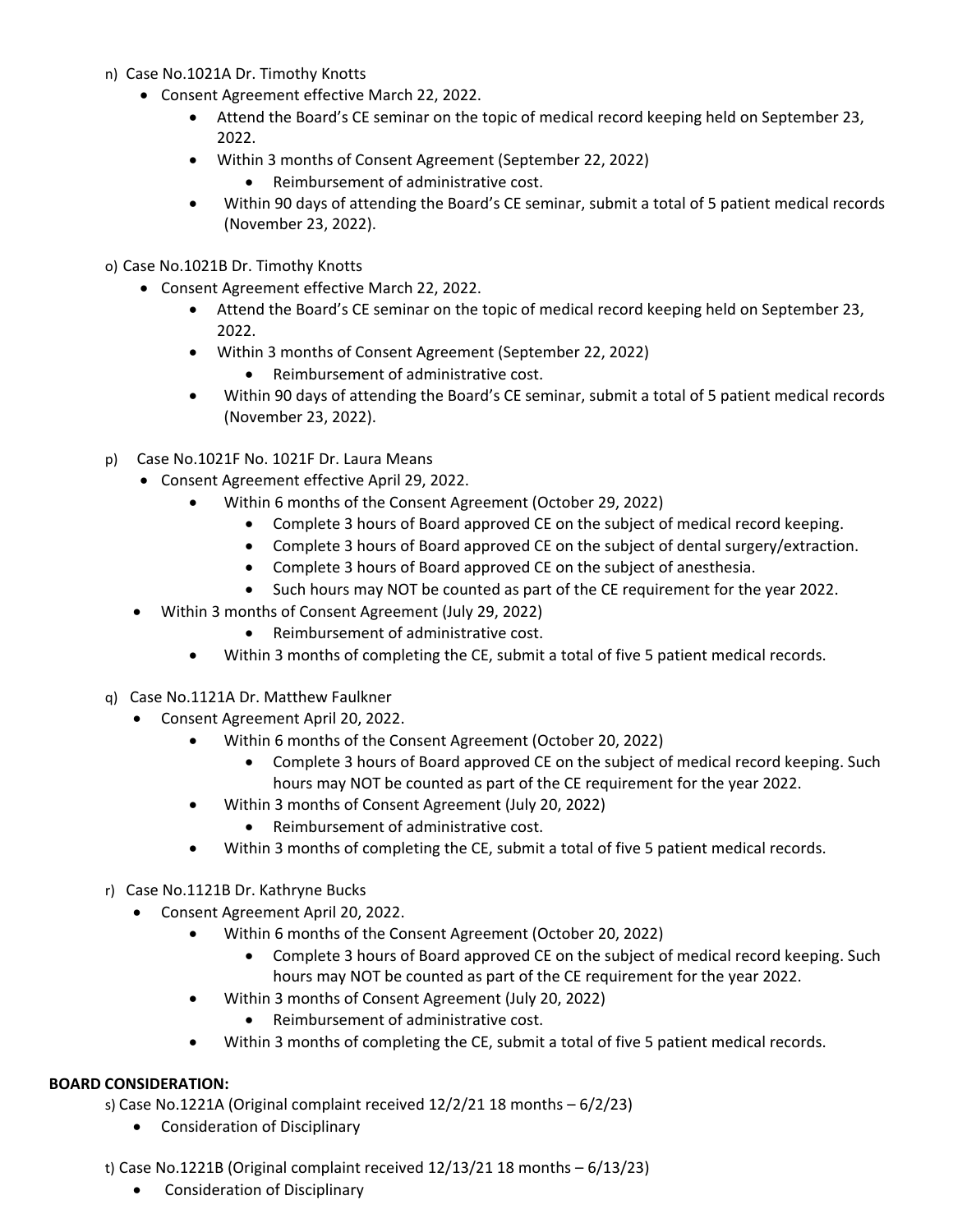u)Case No.0122A (Original complaint received 1/5/22 18 months – 7/5/23)

Consideration of Disciplinary

v)Case No.0122B (Original complaint received 1/5/22 18 months – 7/5/23)

- Consideration of Disciplinary
- w) Case No.0222A (Original complaint received 2/18/22 18 months 8/18/23)
	- Consideration of Disciplinary
- x) Case No.0222B (Original complaint received 2/28/22 18 months 8/28/23)
	- Consideration of Disciplinary
- y)Case No.0322A (Original complaint received 3/4/22 18 months 9/4/23)
	- Consideration of Disciplinary
- z) Case No.0322B (Original complaint received 3/10/22 18 months 9/10/23)
	- Consideration of Disciplinary
- aa) Case No.0322C (Original complaint received 3/17/22 18 months 9/17/23)
	- To be discussed at the next Board meeting
- bb) Case No.0322D (Original complaint received 3/17/22 18 months 9/17/23)
	- To be discussed at the next Board meeting
- cc) Consideration of Chewy Complaint
- dd) Consideration of Adverse Action

### **V. Approval of Minutes**

a) January 6, 2022

### **VI. Reports**

- a) Treasurer's Report and Itemized Object Codes
- b) P‐Card Charges December 17, 2021 April 16, 2022
- c) Complaint Committee Meeting
- d) AAVSB Basics & Beyond April 1‐ 2, 2022 Kansas City, MO
- e) Thentia Contract
- f) FBI Audit
- g) Quarterly Mobile Clinics
- h) Legislation Update
- i) Executive Director Report
- **VII. Questions for the Board**